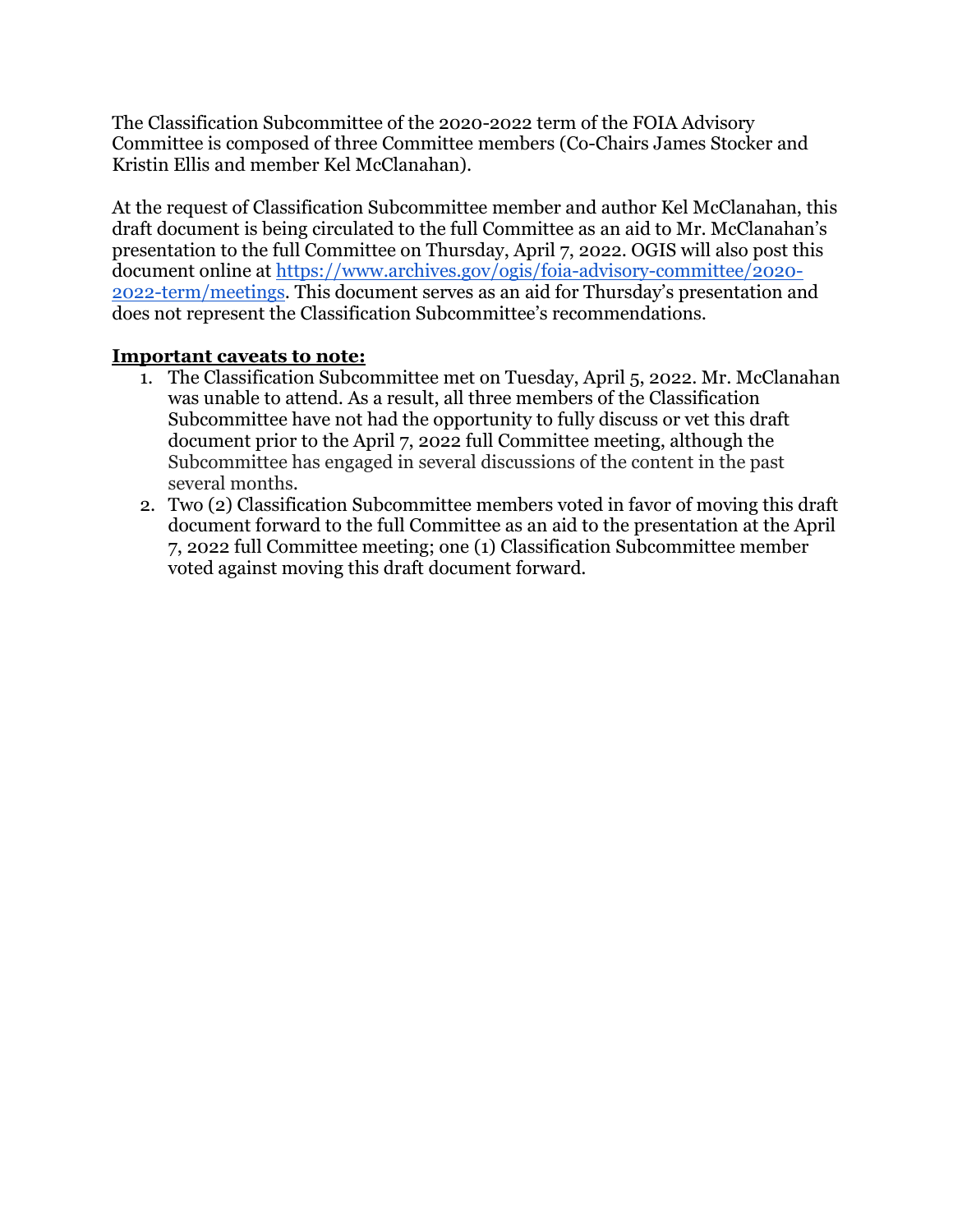### **FOIA Advisory Committee, 2020-22 Term Classification Subcommittee member Kel McClanahan, National Security Counselors Recommendations Regarding Classification Harmonization (Draft)**

**April 7, 2022**

### **Summary of Report**

xxx

### **Overview of Recommendations**

- 1. We recommend that either the FOIA statute or Executive Order 13,526, or both, be amended to clarify that information which does not comport with all of the requirements of the Executive Order is not properly classified for purposes of Exemption  $(b)(1)$ .
- 2. We recommend that either the FOIA statute or Executive Order 13,526, or both, be amended to clarify that information may not be withheld under Exemption (b)(1) if it does not contain complete declassification instructions.
- 3. We recommend that either the FOIA statute or Executive Order 13,526, or both, be amended to clarify that information may not be withheld under Exemption (b)(1) if the markings specified in the governing Executive Order are not present in a manner that is immediately apparent.

# **Current Disparities**

FOIA Exemption (b)(1) covers matters which are "(A) specifically authorized under criteria established by an Executive order to be kept secret in the interest of national defense or foreign policy and (B) are in fact properly classified pursuant to such Executive order."[1](#page-1-0) The current Executive order governing such national security classification is Executive Order  $13.526$  $13.526$  $13.526$ <sup>2</sup>

Under a plain language reading of Exemption (b)(1), a piece of information which does not satisfy *any* part of E.O. 13,526 would not be "in fact properly classified pursuant to such Executive order." However, courts have consistently interpreted this criterion significantly more narrowly, stating that "an agency need only satisfy the requirements of Executive Order  $\S 1.1(a)$ to classify information properly for purposes of FOIA Exemption 1."[3](#page-1-2) Section 1.1(a) states:

(a) Information may be originally classified under the terms of this order only if all of the following conditions are met:

<span id="page-1-0"></span> $1\,$  5 U.S.C. 552(b)(1).

<span id="page-1-1"></span><sup>2</sup> Executive Order 13,526, *Classified National Security Information*, *available at* [https://www.archives.gov/isoo/policy-documents/cnsi-eo.html.](https://www.archives.gov/isoo/policy-documents/cnsi-eo.html)

<span id="page-1-2"></span><sup>3</sup> *Mobley v. CIA*, 924 F. Supp. 2d 24, 50 (D.D.C. 2013). *See also ACLU v. DOJ*, 808 F. Supp. 2d 280, 298 (D.D.C. 2011).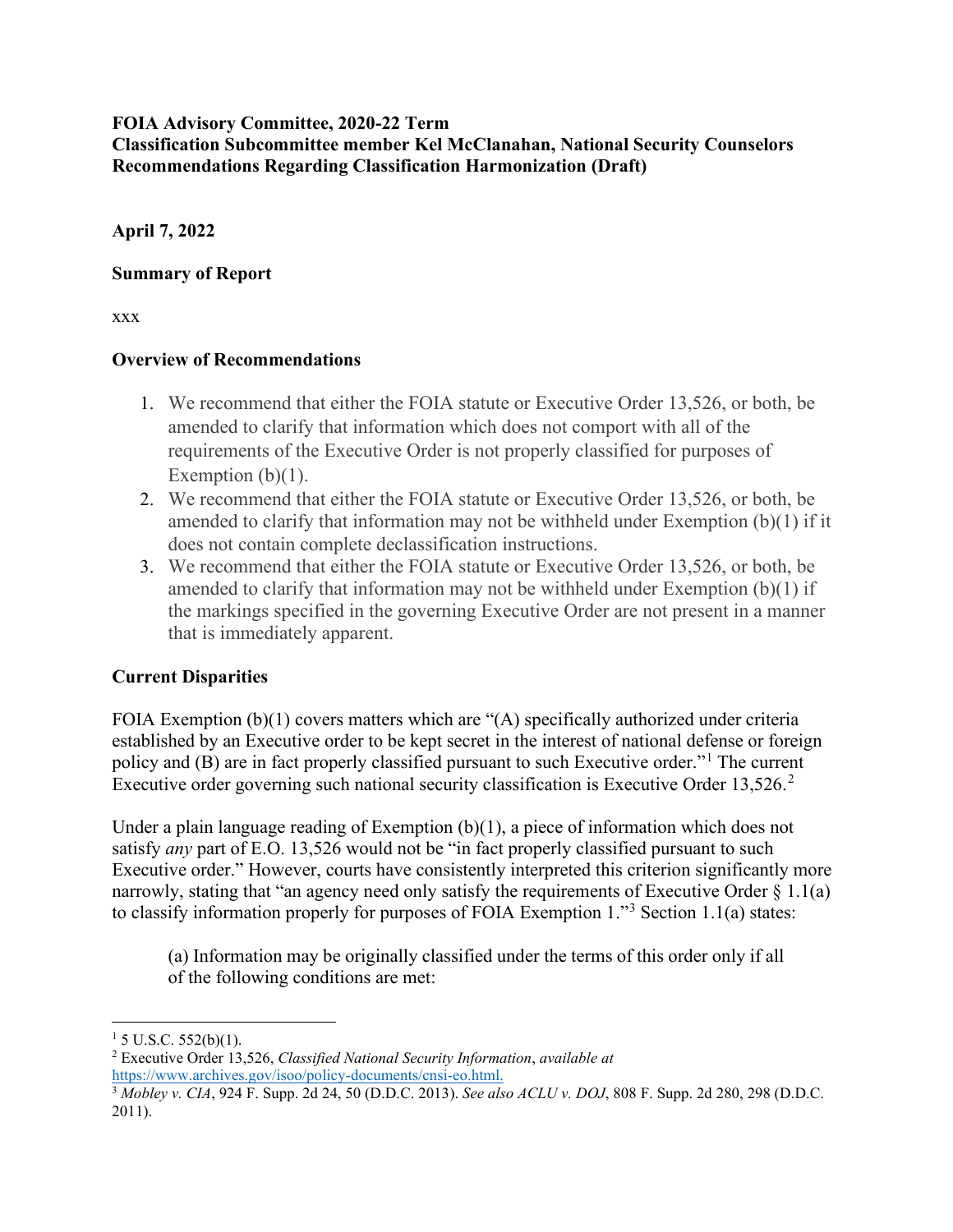(1) an original classification authority is classifying the information;

(2) the information is owned by, produced by or for, or is under the control of the United States Government;

(3) the information falls within one or more of the categories of information listed in section 1.4 of this order; and

(4) the original classification authority determines that the unauthorized disclosure of the information reasonably could be expected to result in damage to the national security, which includes defense against transnational terrorism, and the original classification authority is able to identify or describe the damage.

The problem arises, however, from the fact that Sec. 1.1(a) is but the first paragraph in the first subsection of the first section of E.O. 13,526, and there are numerous other requirements peppered throughout the full Order. For example, Sec. 1.3 governs who is authorized to properly classify information. Sec. 1.5 governs how long information is allowed to remain classified, most relevantly stating that "[n]o information may remain classified indefinitely."[4](#page-2-0) Secs 1.6 and 2.1 govern the information which must be "indicated in a manner that is immediately apparent" when information is classified. Sec. 1.7 explicitly prohibits the classification of certain types of information and establishes rules for when other information can be classified (such as after receipt of a FOIA request). However, because of the cited case law, courts which address this issue consistently hold that even if the agency violates other provisions of E.O. 13,526, they are still allowed to withhold information under Exemption (b)(1).

In effect, courts have transformed the clear statutory language "are in fact properly classified pursuant to such Executive order" into "are in fact properly classified pursuant to the first paragraph of such Executive order." Put another way, an agency can violate literally every other provision of Sec. 1 of the Executive Order and have the janitor (Sec. 1.3) classify a document in its entirety as "Super Duper Classified" (Sec. 1.2) forever (Sec. 1.5) without marking it (Sec. 1.6) because it embarrassed him (Sec. 1.7). As long as the agency's declarant states that the janitor was named—however improperly—as an original classification authority (Sec. 1.1(a)(1), that the information belonged to the agency (Sec. 1.1(a)(2)), that the information had *anything* to do with national security or foreign affairs (Sec.  $1.1(a)(3)$ ), and that the janitor decided that its release could cause damage (Sec. 1.1(a)(4)), a court will decide that it can be withheld under Exemption (b)(1). Simply put, classification misconduct that could get an agency employee fired is still considered "proper classification" for the purposes of FOIA.

While the above example is admittedly fanciful, this disconnect between the strict requirements for what an agency must do to properly classify information and the loose requirements for what an agency must do to withhold information from a FOIA request as "currently and properly classified" has real-life consequences, especially when marking requirements are involved.<sup>[5](#page-2-1)</sup>

<span id="page-2-0"></span> $4$  E.O. 13,526  $§$  1.5(d).

<span id="page-2-1"></span> $<sup>5</sup>$  While the main topic of discussion is the marking requirements for original classification, the rules for derivative</sup> classification are no less applicable in the case of derivatively classified information—which, statistically speaking, is the vast majority of classified information. Those rules, set forth in Sec. 2.1, in part require original classification markings to be copied to derivatively classified information, meaning that if the originally classified information is improperly marked, then its derivatively classified information will be too. And, as noted above, even if the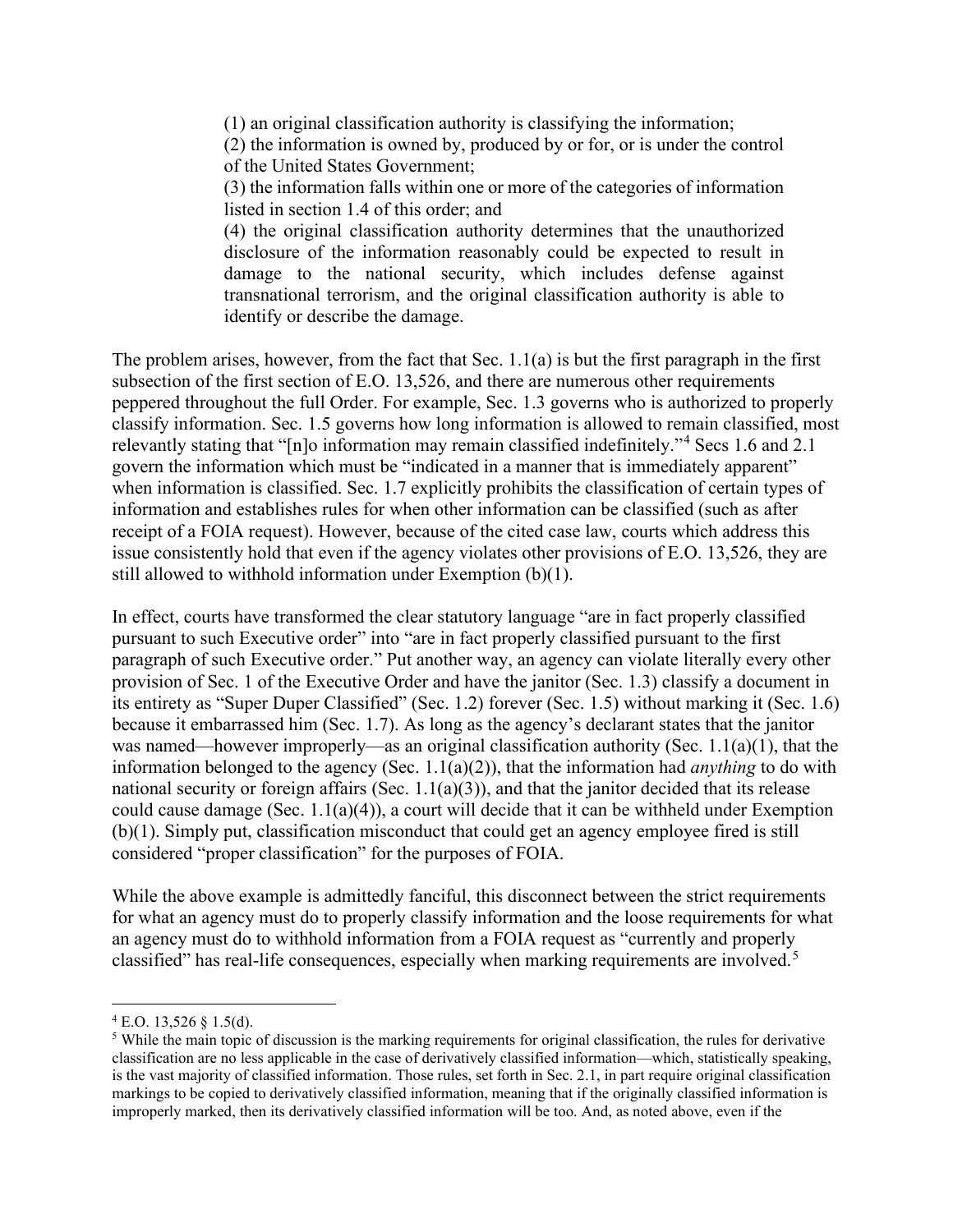Many classified documents are not properly marked as such, but under the current system there is little to no incentive to correctly mark them once the problem is discovered. Some agencies do allegedly have a standard practice of correctly marking any inadequately marked documents they discover during the FOIA process, but this practice is not universal, and when it is not followed, it can cause several problems:

- Failure to indicate the identity of the classification authority (Sec.  $1.6(a)(2)$ ) and the agency and office of origin (Sec.  $1.6(a)(3)$ ) makes it difficult to understand who made the original determination, preventing any corrective action if the person was not authorized to classify the information.
- Failure to indicate the date or event for declassification (Sec.  $1.6(a)(4)$ ) makes it difficult to know when the information is required to be declassified—or even when it was *classified*—which can lead to the information continuing to be withheld even after it was supposed to be declassified.
- Failure to indicate the reason for classification (Sec.  $1.6(a)(5)$ ) makes it difficult to understand why the information was classified in the first place, which does not allow a future reviewer—or judge—to intelligently decide whether that determination was correct.
- Failure to include proper portion markings (Sec.  $1.6(a)(5)(c)$ ) leads to the withholding of documents in full when segregable portions are non-exempt.

In fact, the Executive Order itself contemplates the harm that can arise from improper marking, stating, "When [previously classified but improperly marked] information is used in the derivative classification process or is reviewed for possible declassification, holders of such information shall coordinate with an appropriate classification authority for the application of omitted markings."[6](#page-3-0) However, this provision has some significant restrictions. It only applies to information classified under a previous Executive Order, and therefore does not apply to information improperly marked after 2009. It does not apply to the FOIA process, since agencies do not consider a FOIA review to be a "review[] for possible declassification." And most importantly, as noted above, if an agency outright fails to follow this rule, *it is still allowed to withhold the information under Exemption (b)(1)*.

While the above examples demonstrate why allowing agencies to continue to withhold inadequately marked information is bad for transparency, it is also bad for security. The main purpose of the marking requirements is to allow other government officials who were not involved in the classification decision to understand it, so that, among other things, they can continue to protect the information. If the information is not properly marked, then a future reviewer may reach the wrong conclusion about why it was classified and release information which should have been withheld.

In closing, there are far more reasons to harmonize these two authorities than to maintain the status quo, yet each time a litigant argues that the agency must follow the terms of the relevant Executive Order before it can withhold information under Exemption (b)(1), the agency

<span id="page-3-0"></span>originally classified information is properly marked, there are *no consequences* for not copying the markings, since the derivatively classified information can still be withheld under Exemption (b)(1).  $6$  E.O. 13,526 § 1.6(f).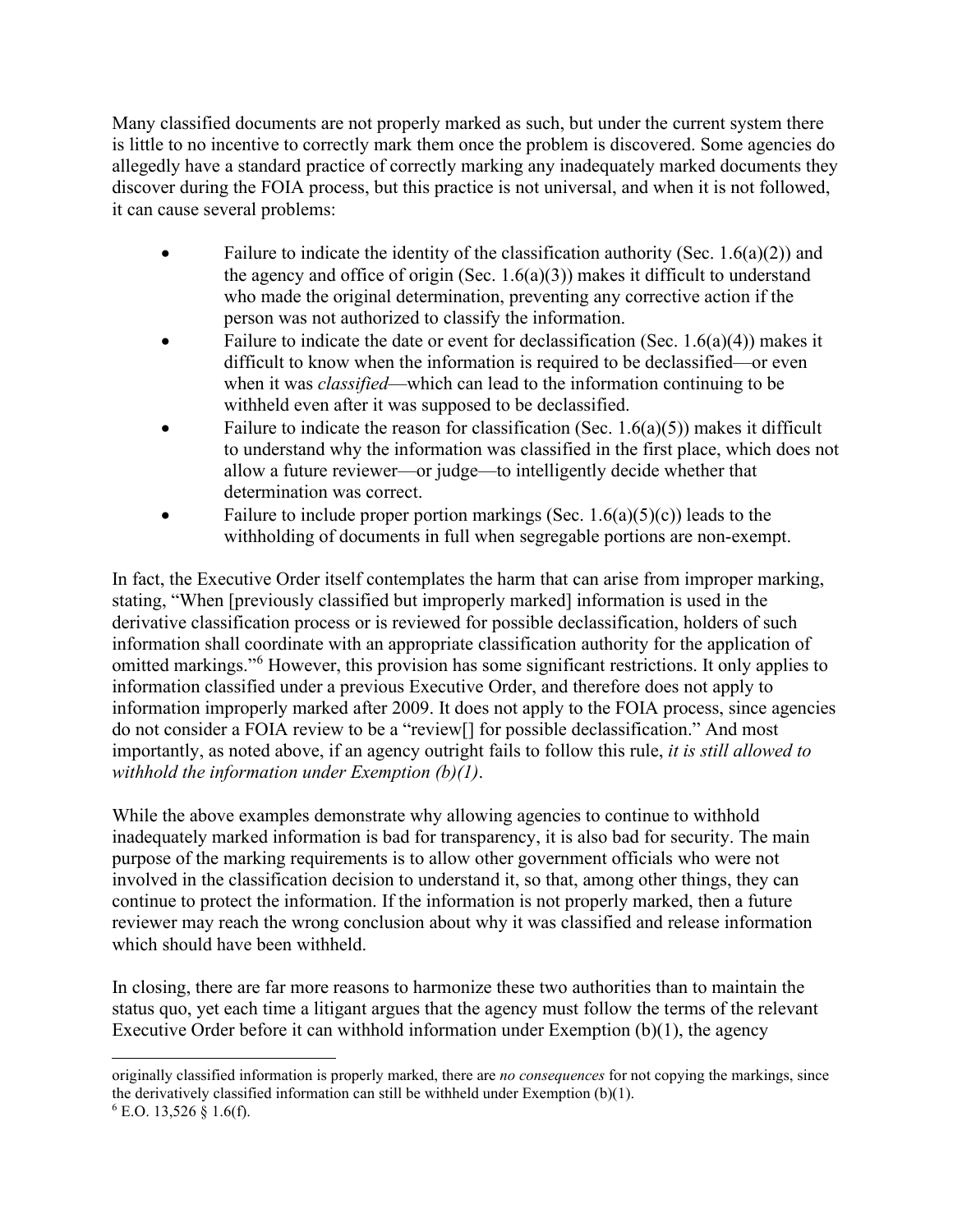aggressively resists the notion and the Department of Justice aggressively argues that the argument is meritless. Such cases were the genesis of this line of case law in the first place. Moreover, the fact that so many documents are withheld in their entirety under Exemption (b)(1) means that it is impossible for an outside viewer to know exactly how prevalent this issue is, and we are left having to assume—perhaps incorrectly—that the Department of Justice would not defend an agency's right to withhold information that did not satisfy the requirements of the Executive Order so vigorously if agencies were not doing so.

In furtherance of bringing FOIA in harmony with the governing Executive orders, the Subcommittee hereby recommends that the Archivist make the following recommendations to harmonize FOIA and the governing Executive Order.

### **Recommendations**

In order to crystallize the issues, the Subcommittee is making one general recommendation followed by two specific recommendations tied to specific parts of the Executive Order which are most often applicable.

# **1. Harmonization in General**

*We recommend that either the FOIA statute or Executive Order 13,526, or both, be amended to clarify that information which does not comport with all of the requirements of the Executive Order is not properly classified for purposes of Exemption (b)(1).*

There are two potential options for correcting this disparity in general. Either the FOIA statute can be amended to specify that information which does not satisfy all of the requirements of the governing Executive Order is not to be treated as properly classified for purposes of Exemption (b)(1), or a new Executive Order can state as much.

Even in the absence of the other recommendations, approving this recommendation by itself would, if it is followed, create a meaningful change in the status quo. It would expressly authorize courts to consider whether the other requirements of the governing Executive Order were followed, and if they were not, to find that the information in question was not properly withheld.

That being said, it should be emphasized that this recommendation is *not* that any improperly marked information must be released; it is simply that it may not be *withheld*. While the two ideas may sound the same, they are materially distinct. The former would require that an agency release any information which was not properly marked when it was located during the FOIA process, while the latter simply requires that the agency must bring the information into compliance with the Executive Order—by properly marking it and confirming that it was properly classified according to the other criteria—before it may issue a response claiming that it is exempt under Exemption (b)(1). This approach allows agencies a chance to correct mistakes and only compels disclosure if the agency outright refuses to do so.

# **2. Prohibition on Withholding Indefinitely Classified Information**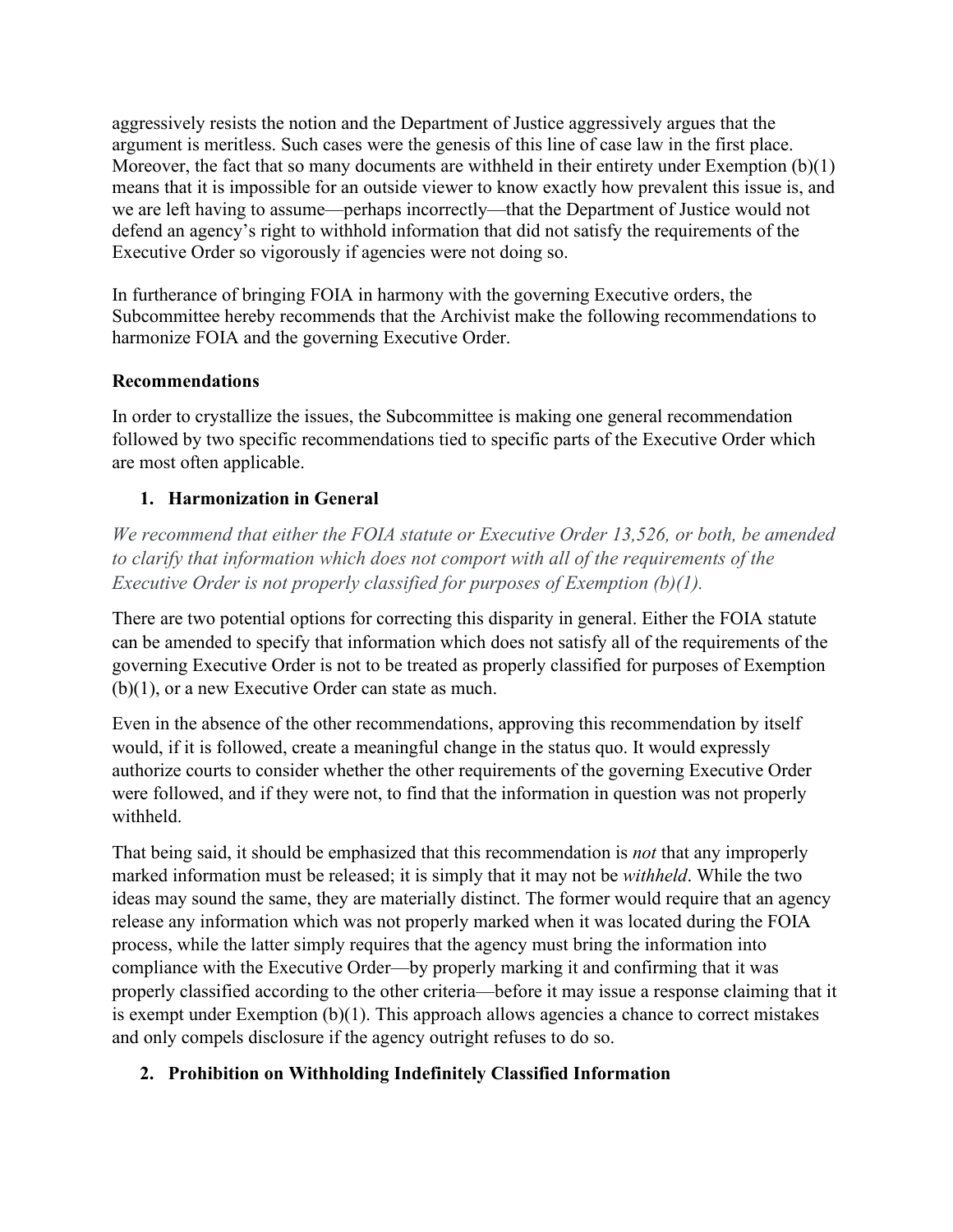*We recommend that either the FOIA statute or Executive Order 13,526, or both, be amended to clarify that information may not be withheld under Exemption (b)(1) if it does not contain complete declassification instructions.*

According to Sec. 1.5(d), "No information may remain classified indefinitely. Information marked for an indefinite duration of classification under predecessor orders, for example, marked as 'Originating Agency's Determination Required,' or classified information that contains incomplete declassification instructions or lacks declassification instructions shall be declassified in accordance with part 3 of this order." According to the plain language of this paragraph, if an agency does not "establish a specific date or event for declassification based on the duration of the national security sensitivity of the information" at the time of classification, $\frac{7}{1}$  $\frac{7}{1}$  $\frac{7}{1}$  it must be declassified.

However, "it must be declassified" is not the same as "it is not classified" for the purposes of FOIA, and courts have held that information may continue to be withheld under Exemption (b)(1) even if it meets the standard for automatic declassification under Sec. 3.3 of the governing Executive Order. $8$  In practical terms, this means that even if an agency follows this rule, it does not have to actually *release* the information in question until some indeterminate future date when it gets around to processing it for declassification, and it may continue to withhold it from FOIA requesters up until that date.

Accordingly, this disparity should be clarified and either Sec. 1.5(d) should be amended to add "and shall not be withheld from a FOIA request as properly classified information" after "this order," or FOIA should be amended to clarify that information for which insufficient declassification instructions is available shall not be withheld pursuant to Exemption (b)(1).

# **3. Prohibition on Withholding Inadequately Marked Information**

*We recommend that either the FOIA statute or Executive Order 13,526, or both, be amended to clarify that information may not be withheld under Exemption (b)(1) if the markings specified in the governing Executive Order are not present in a manner that is immediately apparent.*

According to Sec. 1.6(a), several pieces of information are required to be "indicated in a manner that is immediately apparent" at the time of original classification, including the classification level, the identity of the original classification authority, the agency and office of origin, declassification instructions, and a concise reason for classification. Sec. 1.6(c) requires the application of portion markings during original classification to delineate the classified and unclassified portions of documents. According to Sec. 2.1, these markings must be carried over during derivative classification, and the identity of the derivative classifier must also be indicated in a manner that is immediately apparent.

<span id="page-5-0"></span> $7$  E.O. 13,526 § 1.5(a).

<span id="page-5-1"></span><sup>8</sup> Citation needed.